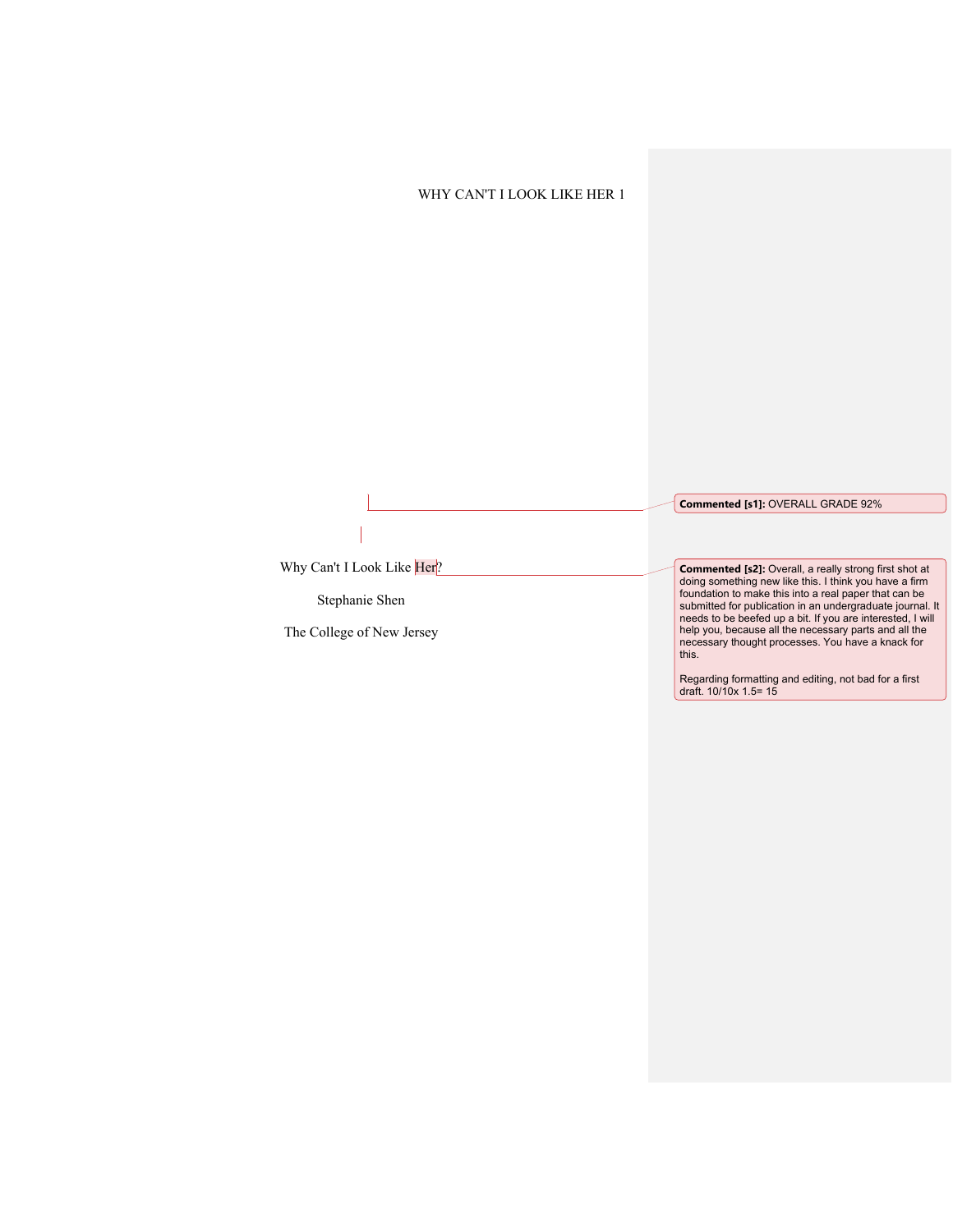The development of our contemporary society has been accompanied with a correlating increase in the ever-present phenomenon of our self-esteem and mental wellbeing being dictated by something so seemingly simple as our bodies. Society must question the source of accountability of what sparked this problematic link between self-worth and physical appearance. This inspired my autoethnography topic of body image as I attempt to uncover the various ways in which females are affected by negative body image perception and what external and internal influences lead to these negative perceptions in the first place. The overall idea of body image is how we perceive our physical selves when we either look into a mirror or what we think we look like when we envision our own bodies. In "The Influence of Sociocultural Factors on Body Image: A Meta-Analysis," Yuko Yamamiya et al. (2005) explore how the various elements of our lifestyle and social culture has influenced our views on our body image. I explore this societal issue in further depth by examining my own three narratives that discuss my personal struggles in coping with a negative body image perception, from comparing myself to strangers to ridiculing every flaw I find in myself whenever I'm met with my own reflection. Readers have a sense of the unhealthy obsessive pattern my brain undergoes of constantly worrying about my body image in relation to others. From the three narratives I extracted three themes: 1) Comparison: The desire to look like others because they fit society's beauty standard, 2) Self-awareness: Knowing the thoughts and actions leading to body image issues is harmful and toxic, but challenging to combat, and 3) Self-deprecation: Dissatisfaction with my own body. I present scholarly literature on the topic of body image that mainly concerns the factors that affect female body image perception, then discuss my findings that I've extracted from all three themes in relation to the literature, and finally reveal the implications, significance, and takeaway of my findings to readers.

**Commented [s3]:** Good phrasing for connection between your narrative and the purpose.

**Commented [s4]:** I will only remark on this once. No need to include titles of articles or books. Start this sentences with "Yamamiya et al. (2005) or and colleagues, which is the new trend.

**Commented [s5]:** Great. Here you grab our attention and make it personal.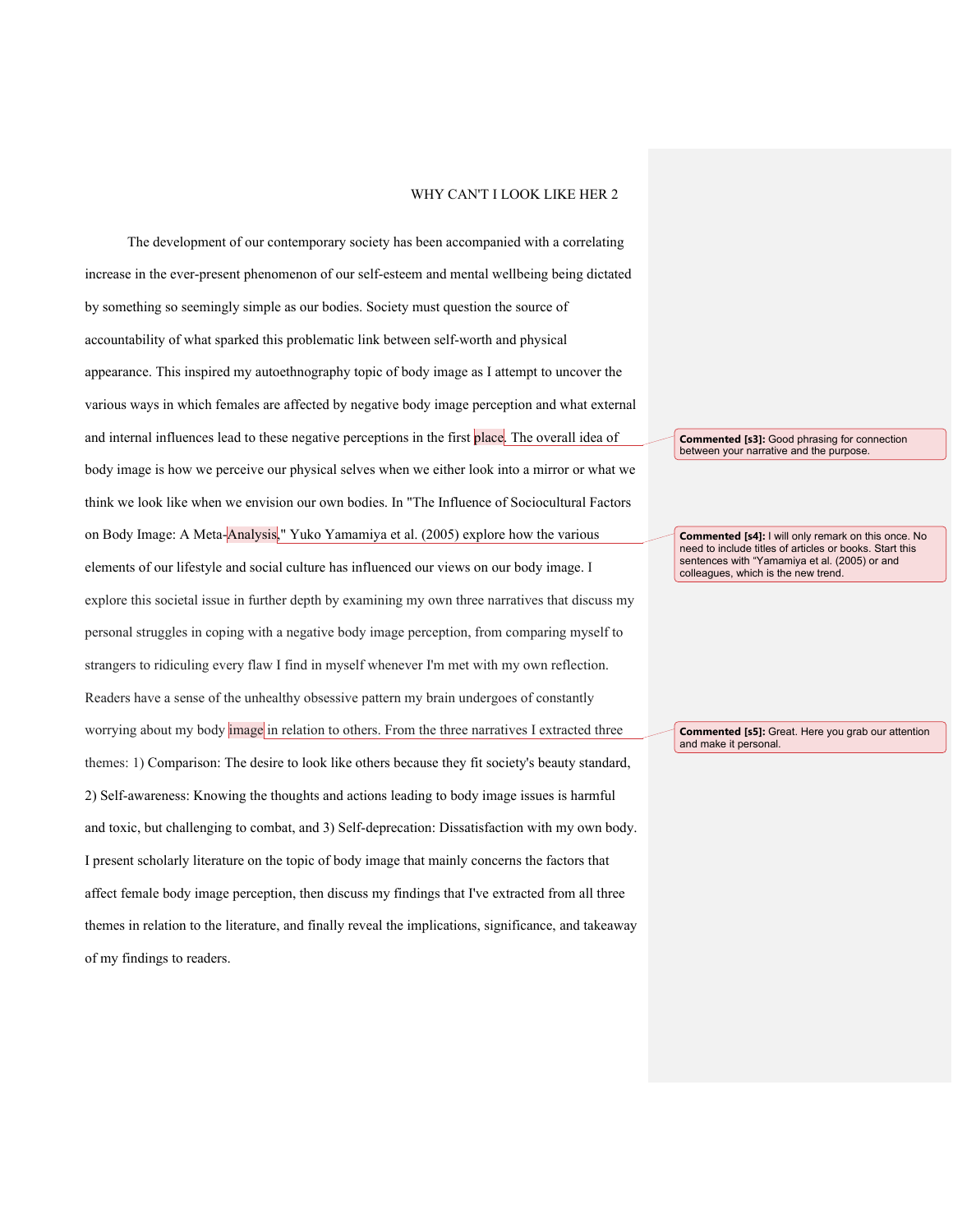**Literature Review** The topic of body image is often discussed in the context of adolescent females living under the negative influence of various societal expectations of what the female body should look like in order to be considered "attractive." Such expectations most commonly come from the media, both from magazines to social media posts. Various research has shown that women are far more dissatisfied with their bodies after viewing a series of images of the the conventionally "thin" women (Yamamiya, Cash, Melnyk, & Posavac, 2008, p. 74). This behavioral pattern is especially consistent in today's culture given the oversaturation of social media websites, most prominently Instagram, which inevitably leads to increased opportunity to both post and view pictures of yourself and other people. In addition to social media posts taiting the mentality of the adolescent, Yamamiya, Cash, Melnyk, & Posavac state that 94% of the females featured in television shows are thinner than the average American women. This statistic could be questionable, however, as a very valid question arises: What exactly defines the "average American women?" What quantitative and/or qualitative data was collected to reach this conclusion? But they are accurate in the claim that the media does indeed "instruct how to attain thin bodies by dieting, exercising, and body contouring surgery, encouraging female consumers to believe that they *can* and *should* be thin." **Commented [s6]:** LIT 8/10X 1.25=10

A more accurate description of the causation of body images is offered from Shroff and Thompson in "The Tripartite Influence Model of Body Image and Eating Disturbance: A Replication with Adolescent Girls," fitting in fairly well to my understanding of what we females are influenced by in terms of body image. The primary factors the teenage girls draw influence from are peers, parents, and the media, and are further internalized through two methods: "internalization of societal standards of appearance and excessive appearance comparison"

**Commented [s7]:** Research shows

**Commented [s8]:** Can you make this claim without a citation? **Commented [s9]:** Touting?

**Commented [s10]:** This is good. It reads well. For a formal paper, you would need to pad this with more citations.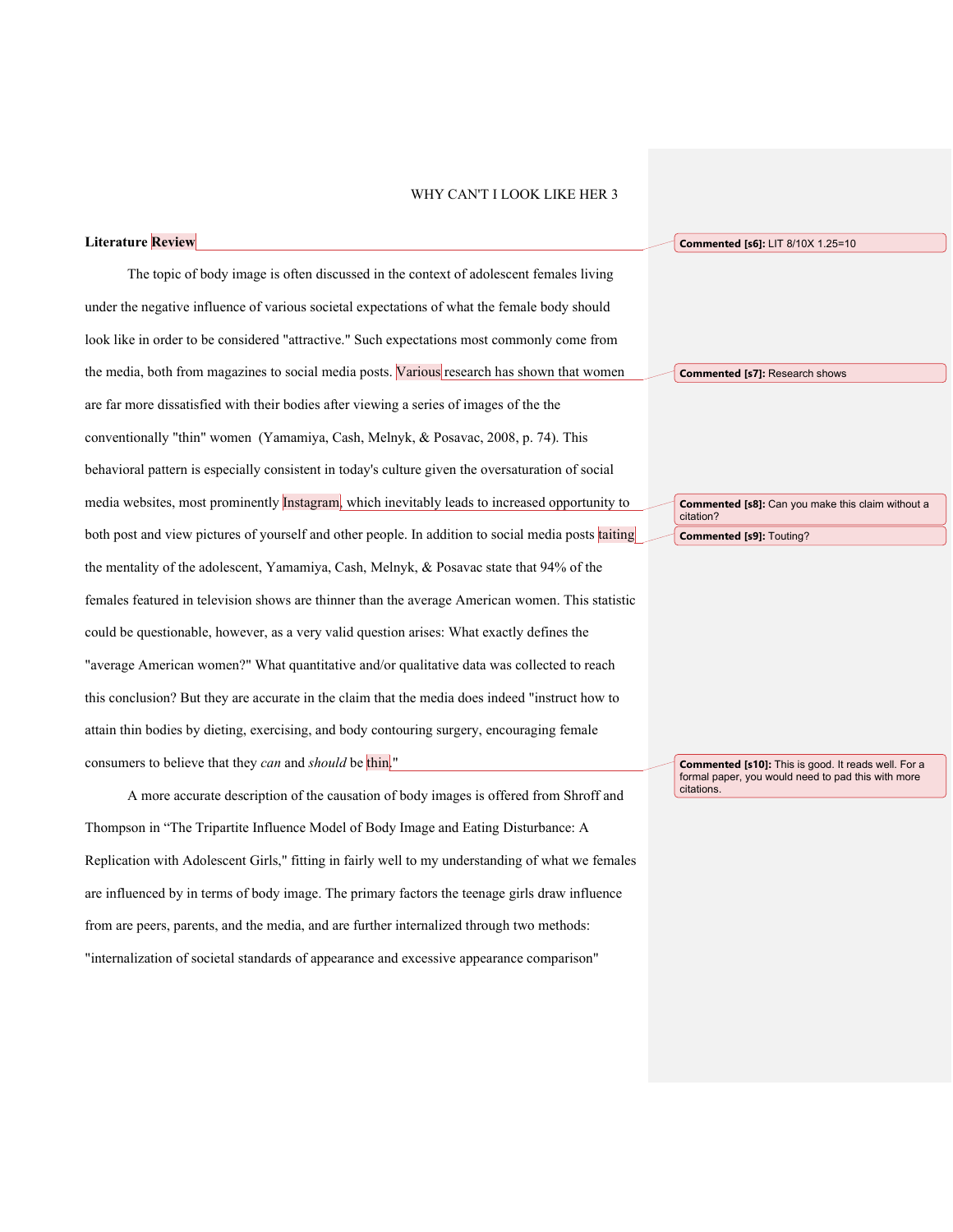(Shroff  $\&$  Thompson, 2006, p. 18). This thoroughly explains the mental process most female adolescent teens go through that exhibit what we're exposed to look like in our environment and how we perceive it that eventually end up negatively affecting our body image. Gianine D. Rosenblum and Michael Lewis in "The Relations among Body Image, Physical Attractiveness, and Body Mass in Adolescence" cite a recent national survey that found that nearly 50% of the women who participated in the survey reported to have a negative outlook on their body image and appearance overall (Lewis & Rosenblum, 1999, p.50).

The external validation of others plays a role in the construction of our body image as well. Gianine D. Rosenblum and Michael Lewis in "The Relations among Body Image, Physical Attractiveness, and Body Mass in Adolescence" elaborate on the relationship between "social feedback" and our physical appearances, which then play an overall effect in shaping our body image. They state"Through social feedback, the views others have of us come to influence the views we have of ourselves" (Lewis & Rosenblum, 1999, p.51). They argue that "physical appearance is likely to make an important contribution to the social feedback that shapes our body image over time" because there exists a "social consensus on what is considered attractive."

Carrotte, Elise, & Anderson in "A Systematic Review of the Relationship between Trait Self-Objectification and Personality Traits" define this state of unhealthy body image as "selfobjectification," and cite several studies that have shown that self-objectification is heavily connected to perfectionism, neuroticism, and narcissism (Carrotte, Elise & Anderson, 2018). A situation we all find ourselves in at some point in time is coming across images of models and we cannot help but think to ourselves, "That's what I'm supposed to look like," formulating an image of what we're supposed to look like with the "perfect" body so we are accepted by society.

**Commented [s11]:** You needed a minimum of 10 and I warned that more would likely be needed, but this is well written.

**Commented [s12]:** METHOD 10/10

**Methodology**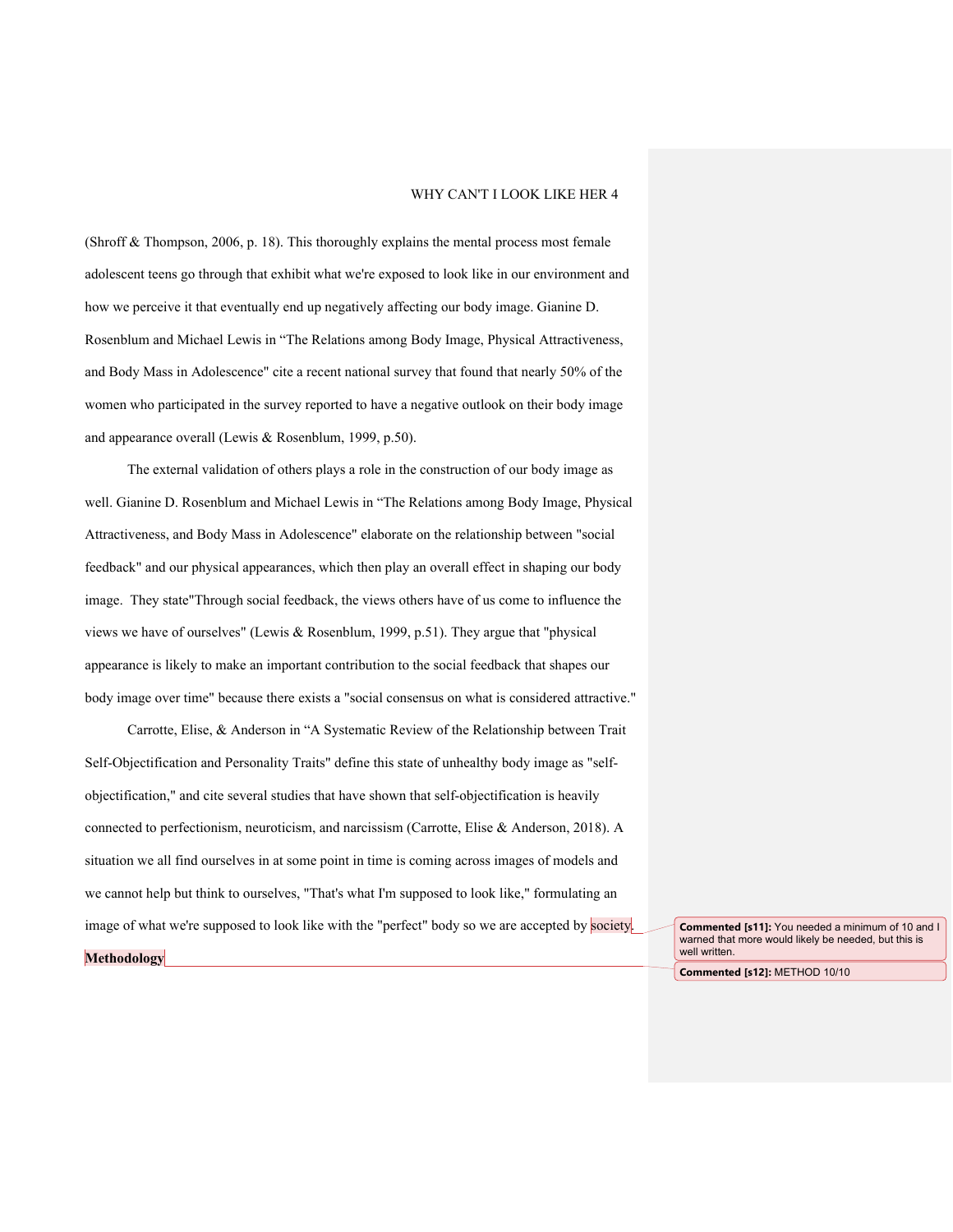Upon examining my eighty-page journal for a potential research topic, I noticed one recurring matter I kept writing about more than others: physical appearance, specifically my own body image. To collect my data, I first put all three pieces that discussed this topic into one document. After reading them all, I had a general understanding of recurring themes that appeared in all three pieces. I first noticed I continuously talked about comparing myself to others a lot, whether that'd be with people I saw in person or with my friends in photographs. If I came across a quote that demonstrated the theme of comparison, I'd highlight it in orange. Proceeding this was how incredibly self-aware I was of the toxicity surrounding body image altogether in all sorts of senses, from acknowledging poor choices I made that affected what my body looked like to my consciousness of my obsession with body perception. I then highlighted any quotes of this self-awareness theme in lavender. The final theme I was able to extract from all three pieces was self-deprecation, where I'd pick out my flaws any time I saw myself; I highlighted phrases/sentences of this theme in purple. I then made a separate document where I created a headline for these three themes. Under each theme headline I copied and pasted all the quotes from my three pieces into their corresponding category. Then I created a descriptive theme for each theme by asking myself, "What are all my quotes *specifically* talking about?" For example, under "Comparison," I noticed that behavior was related to my desire to look like others whom I thought were socially "attractive." In regards to subjectivity, one must understand I am exploring the issue of body image from the perspective of an average middle-class adolescent teen who has struggled with maintaining a healthy body image almost all her life. Thus it is almost imperative to view my research and findings in the same light as someone who wishes to understand these often demonizing and harmful body image expectations.<br> **Commented [s13]:** This section is great. I would only

add how you think your position as average and middle-class actually affected your analysis.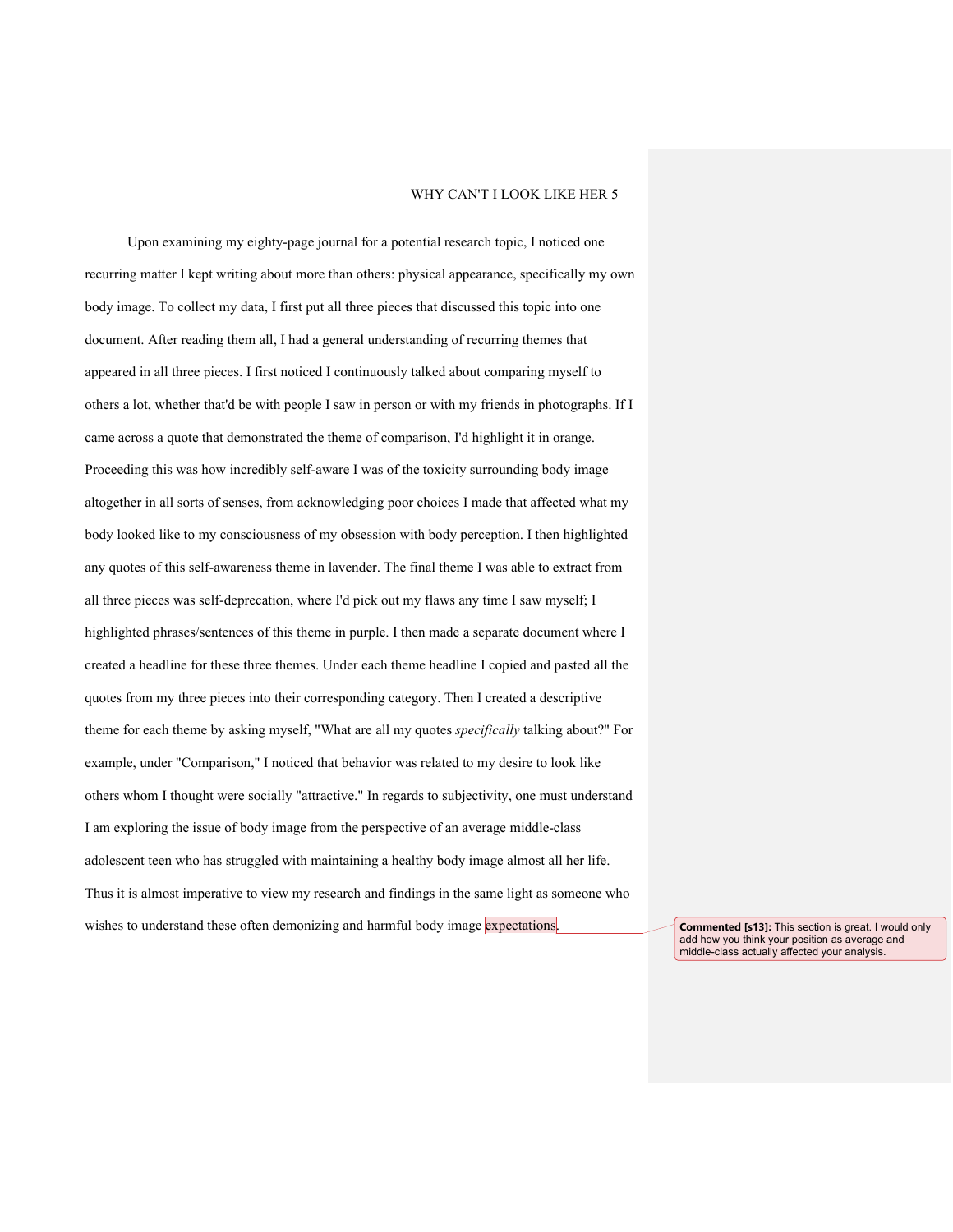## **Findings**

## **Comparison: Desire to look like others because they fit society's beauty standard**

In my first personal narrative, I undergo various experiences throughout my daily life in which my toxic tendency to compare my physical appearance to others emerges to the surface of my thoughts and behaviors, thus triggering an everlasting sentiment of envy for others' physical appearance if they are what I believe to be socially defined as "attractive." I practice the behavior of evaluating other females' bodies almost literally at any point in the day at any location whenever I can, like with the girl walking in front of me at the Stem building lounge. I even acknowledge her natural and uncontrollable tendencies of thinking such thoughts, exemplified when I state, "I cannot help but look at them, either admire or dismiss the curvature of her hips, the length of her legs, the shape of her arms, the way her stomach holds up, the overall shape of her body." I reference several locations of where such comparisons can take place, ranging from the library of her school, to students walking past her, to even public transportation. Such thoughts on body image extend far beyond just evaluating the physicality of strangers as well, where "my mind wanders down one of two paths: *Why can't I look like her?* Or the most sinister *I hope I don't look like her.*" Thus the process of comparing myself to others transforms from one of simple and innocent observation to a judgemental and shallow characterization of the person. Not only does the process of comparison out of my desire to look like certain girls occur with passing strangers in a public area, but it also with people of whom I know personally as well. For example, I describe an specific incident: "I look at the photo and notice the bottom of my torso is in line with Cally's upper thighs, and even worse in comparison to Tia, we are both wearing high waisted jeans but hers runs a whole 2-3 inches higher on her body than mine." I discover something I do not like about my physical appearance, and it was only through seeing what my

#### **Commented [s14]:** FINDINGS 10/10 x 2= 20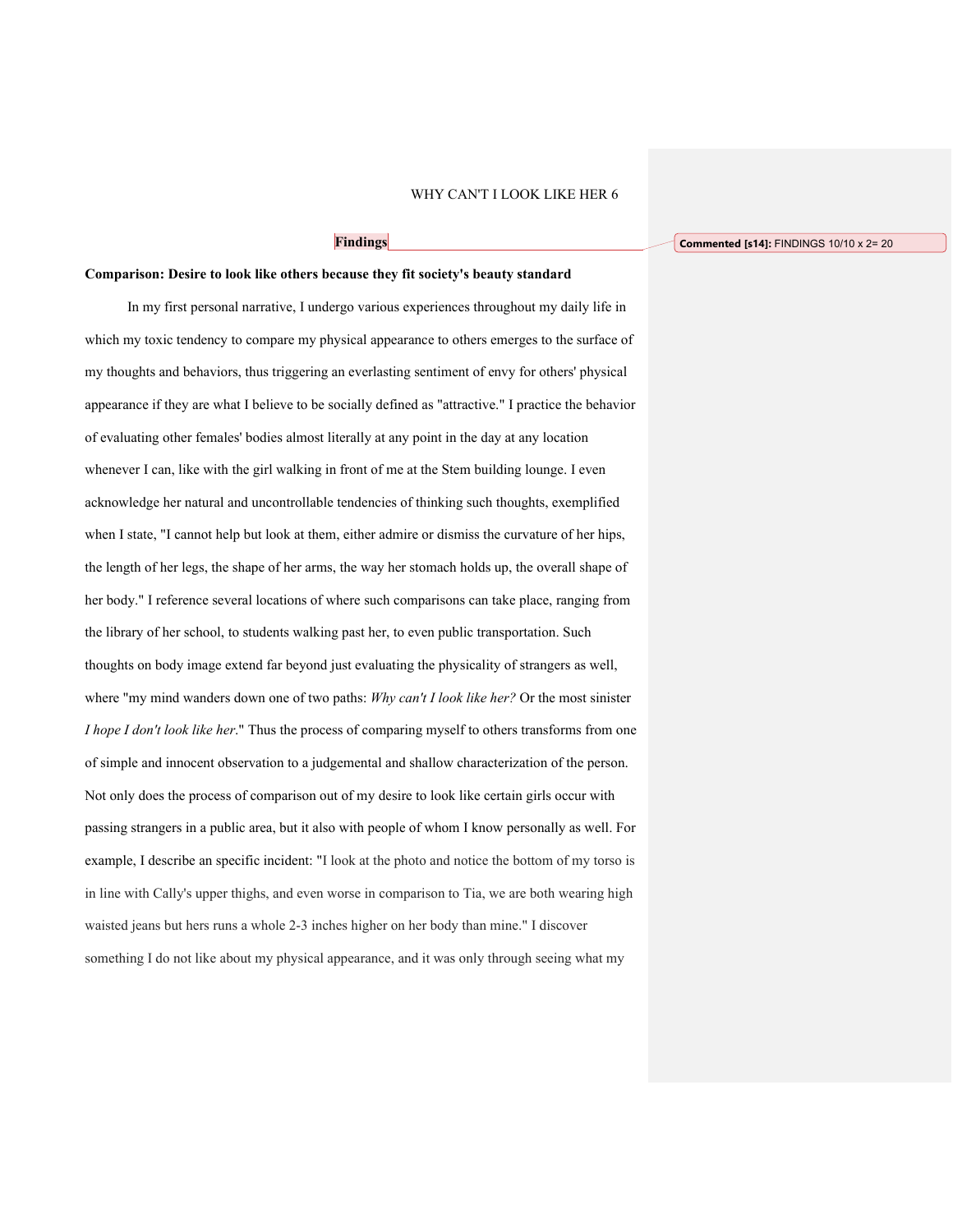body looked like relative to others did I notice this flaw within myself. I didn't like the length of my legs because I saw what long legs looked like on Tia, and because I didn't see this within myself too, I automatically thought of myself as unappealing. This unhappiness with my physical appearance stemming from my desire to look like others through comparison is finalized when I state, "Time and time again the same thought would race through my head--*I want that body. Why can't I have been born like that?*"

**Self-awareness: Knowing the thoughts and actions leading to body image issues is harmful and toxic, but not being able to stop**

After researching the theme of comparison in the context of physical appearance, I am able to successfully acknowledge the problematic nature of my obsessive mindset. I recognize the condescending process of evaluating other girls from such a shallow checklist of characteristics and placing them into binary categories of "attractive" or "not." This acknowledgement is exemplified when I confess, *"*It's a really fucked up thing, I know. Not only am I simply comparing myself to others to get a sense of my physical worthiness but I'm also…...actively deciding who looks 'attractive' and who doesn't." With this confession I am attempting to separate myself from the rest of society, the society that sets its own toxic beauty standards and tears down adolescent and young adult females. My purpose is to make a statement that I must not be placed into the same category as them because I know it is wrong. I further attempt to solidify my position by stating "My sadistic evaluation of others is one hundred percent unintentional. As a self-proclaimed feminist, the last thing I'd ever want to do is put down other women, and for something so shallow and fleeting like what their bodies look like as I pass them in some public area. I know it's wrong." Again, I am almost pleading the reader to recognize that though I am partaking in the exact behavior that caused my insecurity, I

**Commented [s15]:** This is great! A few more quotes and I would be convinced. It may be that your data is so small. Hopefully you will see how this works in our analysis on the project.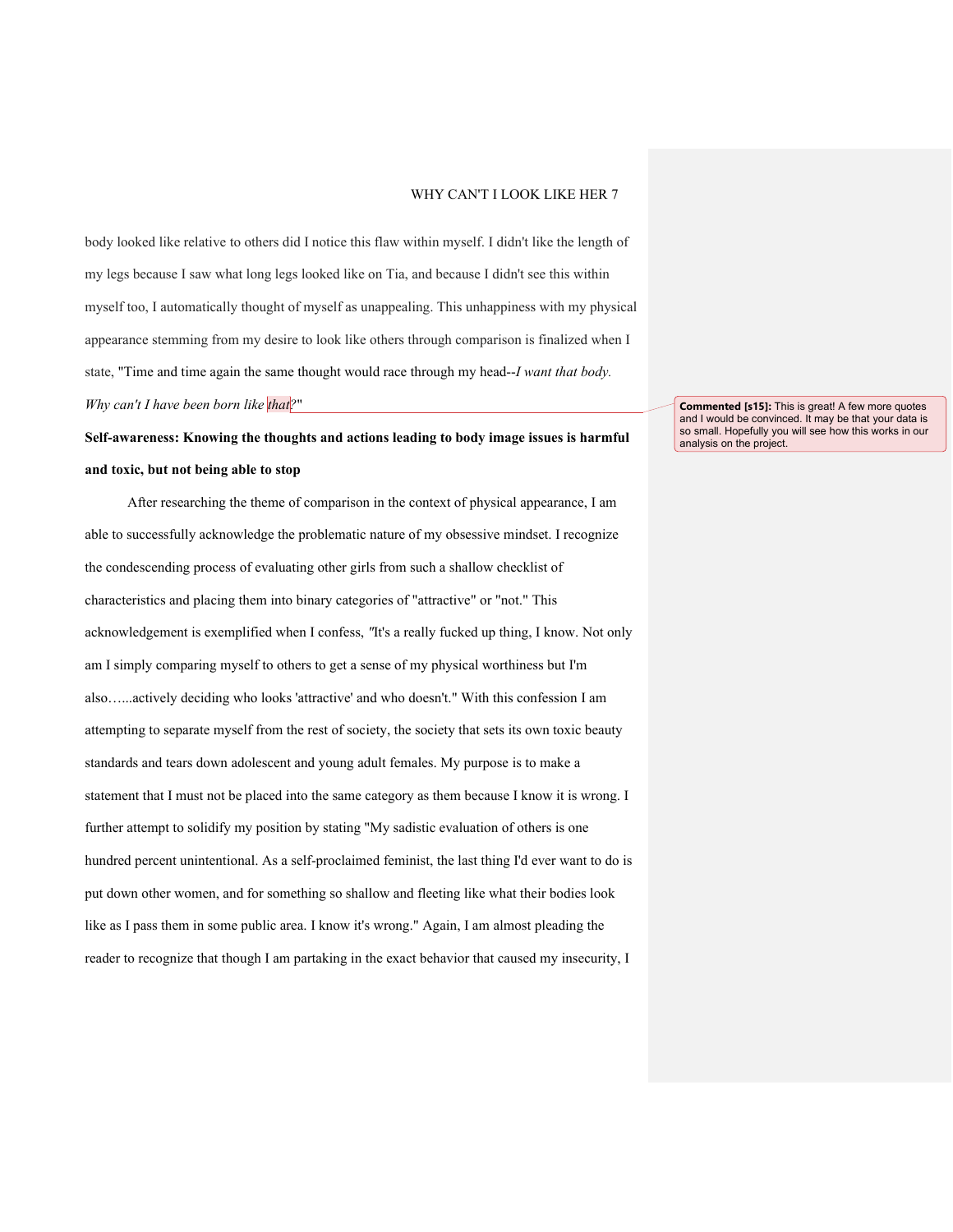am self-aware of my involvement with this toxic behavior. I attempt to separate logic from my feelings. It doesn't matter how much one is consciously aware of the problematic nature of their own thoughts--you cannot control how you feel.

In addition to self-awareness in the context of my toxic and problematic viewpoint of body image, I also display hyper consciousness of the thoughts and actions I practice that leads to my body image struggle, and particularly how I've been gaining weight as well. I do not go about blindly eating and not exercising completely unaware of its consequences, but rather I acknowledge the situation I'm in*,* as is shown when I state "I was aware that I had gained weight, and I was aware that I had been treating my body awfully, but for some reason this acute awareness of my extreme weight gain was not enough to elicit a reaction of panic and prompt me to do something about it." Here I display my own self-knowledge of the root problem of my body image issues that stems from within myself: my lack of willpower. Perhaps I view this as a positive thing, a good start in maybe returning back to my old healthy habits, because it is this self-awareness that is constantly nagging at me to make a change in the first place. If I was unaware of my own weight gain and lack of willpower to do so, then the desire to lose weight again would have never came back. I also claim that the eating choices I make then affect my body image, and this similarly goes hand-in-hand with my self-awareness of gaining weight and lacking the self-control and motivation to do something about it, because in both situations I recognize and address the issue which could potentially prompt a change in my behaviors. I state, "But that's what I'm also consciously aware of at the same time, that you never see the actual changes consuming all this junk does to your body until it's too late, three months down the line and you've gained eight pounds." My recognition both serves as a blessing and a curse; a blessing because recognizing my current state and what causes it means I know what is right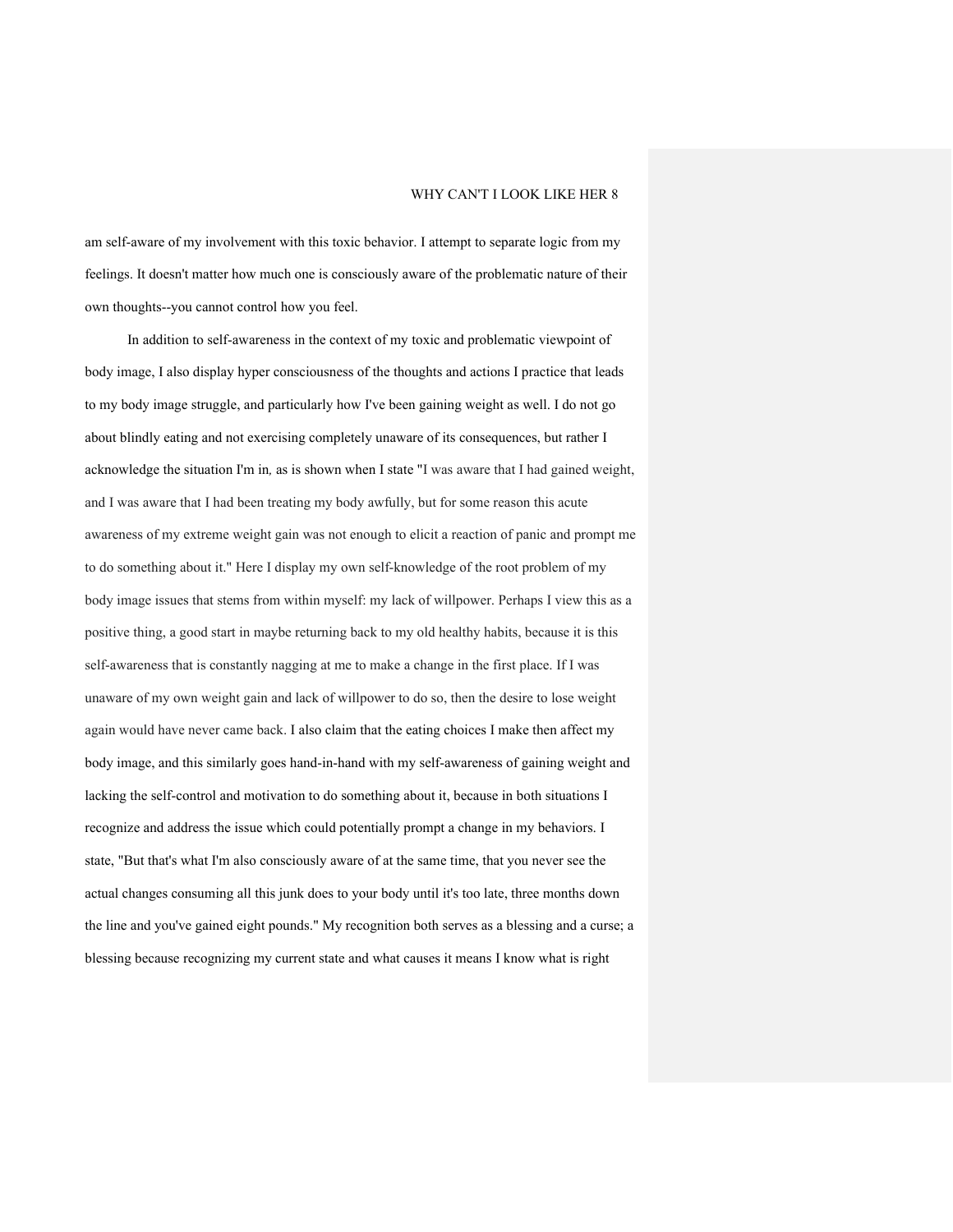from wrong, and perhaps knowing this distinction could prompt me in the right direction of losing weight again; a curse because it is this self-awareness that is torturing me everyday. As they say, ignorance is bliss, and I am anything but ignorant to my current body image struggles. This negative cycle of self-inflicted psychological torture is shown when I state, "I was, again, disappointed, and also scared, for I had let myself reach this point again only because I wasn't careful, and that it may get worse from here if I continued the trend, which seemed highly likely." Becoming aware of my situation only adds to the initial problem of body image. I could just accept the way I currently am and not improve myself. Thus, this second form of selfawareness of gaining weight and how exactly I reached this point further demonstrates the overwhelming toxicity of achieving the societal expectation of looking skinny, as the feeling of defeat and low-self esteem now proves to be achievable solely from one's own thoughts, and not just rely on direct influence from the outside world.

#### **Self-deprecation: Dissatisfaction with own body**

I describe various situations in which I critique my own appearance that exemplify my dissatisfaction with my body. I go as far as looking at past photos of myself and realizing my flaws. I state, "The first thing I notice are my arms. Resembling nothing like that of a lean, ballet dancer I've always desired, they instead looked like two thick chunks of meat. My face, as my mother would say, looks like it's so stuffed with cheek fat that there couldn't possibly be more to fit on there." But it doesn't stop there. Not only do I criticize my past self, but this trend continues into present day as well given I would randomly pick up on certain physicalities I do not like while going through with her day to day tasks. This behavior is shown when I say, "I remember looking at myself in the mirror last night brushing my teeth, and a feeling of disappointment, and not just sad-disappointed, but the hopeless-and-regret-disappointment...Why **Commented [s16]:** You do a really great job of explaining without yet discussing. You have a firm understanding of what this section is supposed to do. You might consider breaking up into more paragraphs.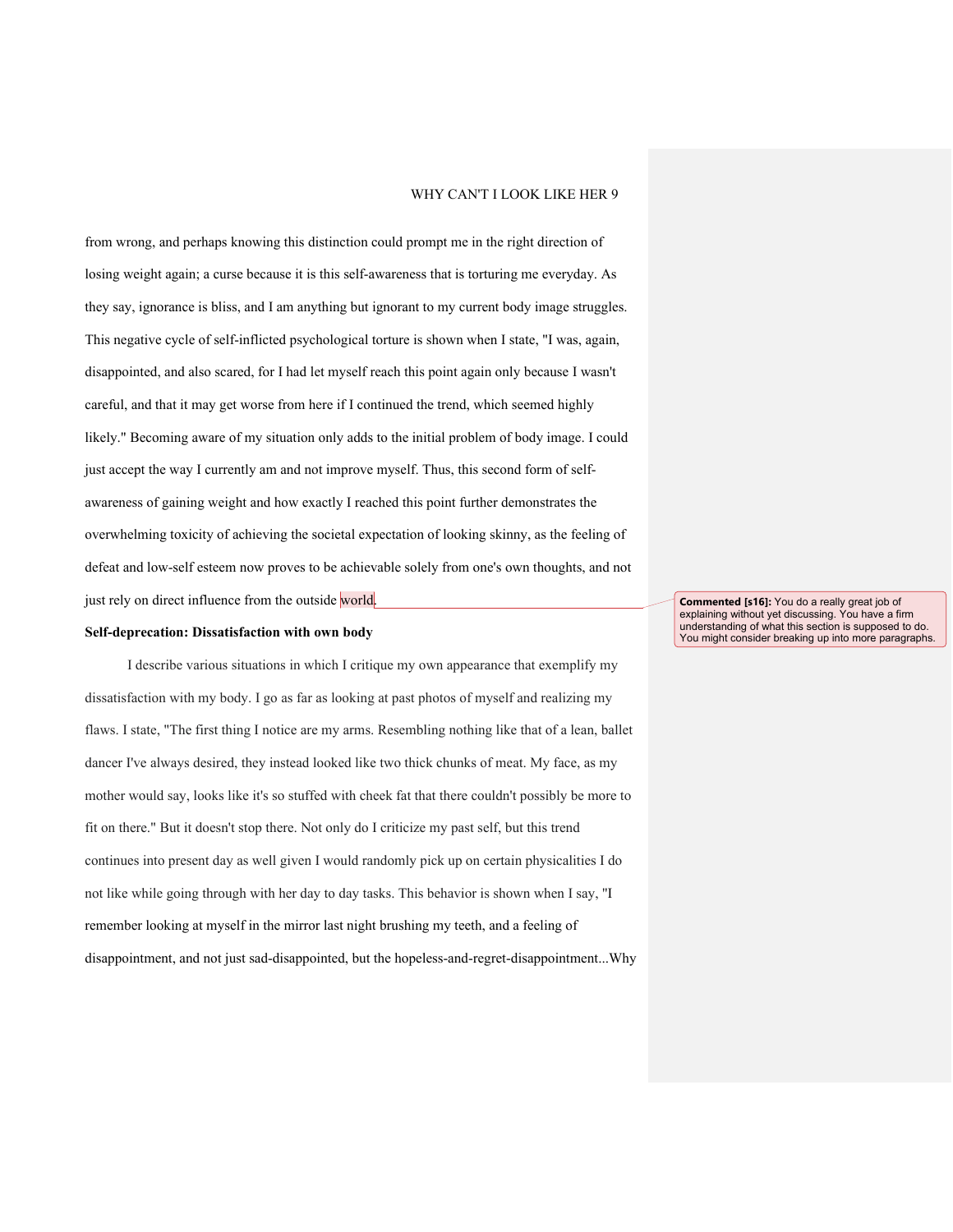are my cheeks somewhat bigger than how I remembered?" And this is a common trend throughout my writing--discovering and then loathing my physical appearance by coming across my reflection in some means or another, whether that'd be intentional or not. For example, I describe a general situation that occurs quite frequently as I'm just going about my day: "If I'm wearing shorts and I'm walking up to the mirror, I'd notice if the skin on my thighs bounce in synch with each step I take." But this is not the only instance where an event like this happens--I continue by saying "This photo confirmed the countless times I walked to class and quickly caught a glimpse of myself in the glass door entrance, observing my two stump, shapeless legs moving one in front of the other as I approach the door." Then this behavior is usually followed by a statement of realization that truly shows the dissatisfaction I feel within. This could be statements like. "I remember thinking, *did my thighs really get this fat? In a month?"* I seem incredibly unable to accept myself, and only thinks about the negative aspects of my physical appearance any chance I see my own reflection. This thought is finally confirmed with my statement, "Anytime before then when I looked at myself in a photo, or saw my reflection in a door or window or mirror, I was never satisfied with what I saw myself as. *That's* what I look like?" Many people can relate to these feelings. I provide a few prime examples of how negative body image can be manifested in someone's life literally at any moment of the day at any location, and how much it can eat up at a person's self-esteem.

#### **Discussion**

According to Yamamiya, Cash, Melnyk, & Posavac (2008), a number of studies have concluded that women are far more dissatisfied with their bodies after viewing a series of images of the conventionally "thin" women. My findings fall in similar line with this conclusion, as I have expressed dissatisfaction with my body after seeing someone who appears thin, but only

**Commented [s17]:** 8.5/10= 12.75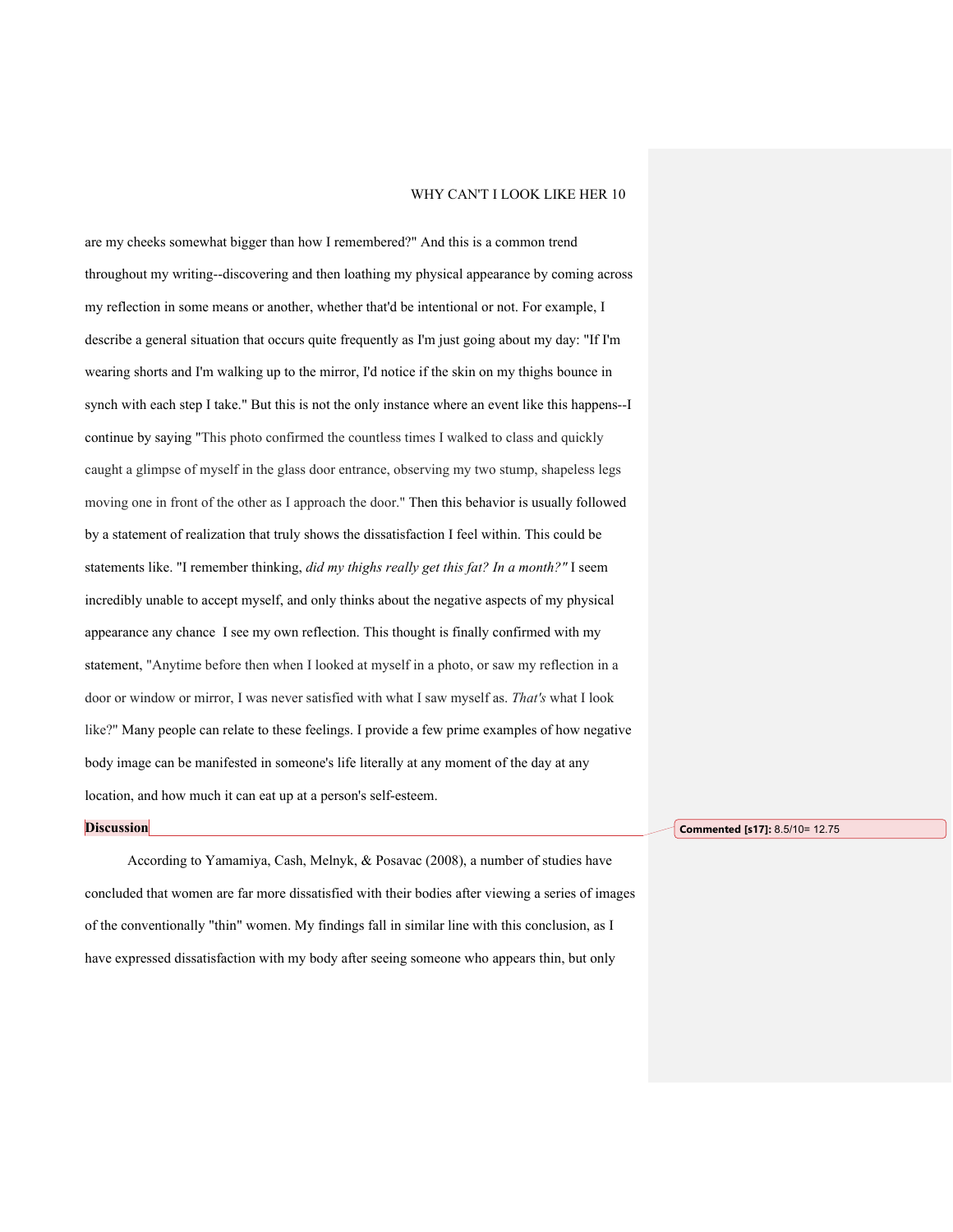differs in the fact that my encounter with these females were entirely in the form of in-person interaction, and not a series of images. While they largely attribute the repetitive exposure of "thin" women to a group of females via photographs as a primary factor that influences body image, my findings instead reveal that damaging factors could very much be self-induced in the form of voluntarily and involuntary comparison with other girls one comes across on a day-today basis, whether they are conventionally "thin" or not. This realization from my findings serves as an eye-opener to young adolescent females as it increases their awareness of the fact that they may be damaging their own self-esteem just on their own simply through comparing themselves to other girls they know and/or see. In addition, the final claim of the article fails to address the essential factor of being self-aware of one's body consciousness and toxicity of the harmful beauty standards, which my findings heavily addressed.

Hemal Shroff and Kevin Thompson (2006) propose more accurate conclusions in relation to my personal findings as they acknowledge the notion that a primary way adolescent females are affected by factors that influence body image is through "internalization of societal standards" and "excessive appearance comparison." My findings clearly indicate that much of the dissatisfaction I felt with my own body was largely self-inflicted, as in, I did not need to see an image of a supermodel in a magazine or an Instagram model posing on the beach to feel self conscious of my body. Instead, as most notable in my "Comparison" findings, I seem to be responsible for my own negative thoughts as I continue to compare my body to others in very unlikely places, like a nearly-empty STEM building on a college campus. This correlates to the "internalization of societal standards" Shroff and Thompson reference as I am only able to carry out these unhealthy comparisons with a premeditated mental image of what an "attractive" female should look like. I also display this internalization of beauty standards in my findings

**Commented [s18]:** Exactly—you are exposed to images of women daily. Its on TV and in magazines. Of course, you are prone to do the same as the participants.

**Commented [s19]:** Here tell me a little more. I want to see you as the author ruminating a bit more.

**Commented [s20]:** You might call this internalized oppression of sorts. What I think you need to do is say you feel it is your fault, but point at the important finding—that what chance did you have to avoid it? It's the world in which you live, thus you became the woman that you are.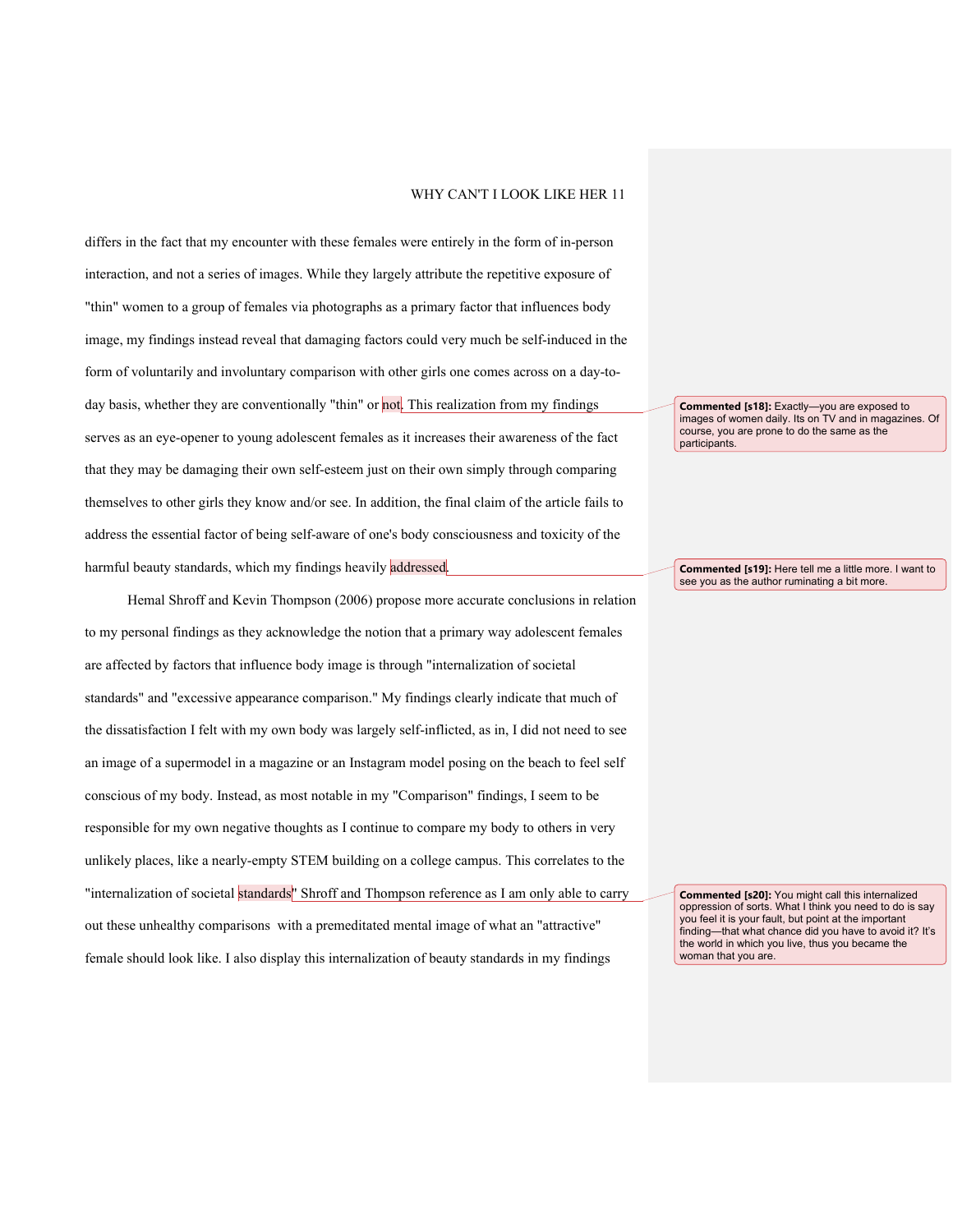when I continuously reveal my self-deprecation and longing for a more "socially acceptable" body anytime I see my own reflection. There is a choice to ignore the social standards of beauty that I carry with me by deciding to cease the comparisons and self-deprecation, to practice selfacceptance more, but I do not choose to ignore them. Instead, such patterns of my current behavior shows that comparing oneself to others is a fundamental causation of body image issues; it is a great external influence on how we view ourselves, not always just media and images we see on Instagram, but the people we see on a day-to-day basis.

My findings continue to fall directly in line with Lewis & Rosenblum (1999) as they place heavy emphasis on physical appearance as a factor of social and self evaluation whilst also acknowledging a "social consensus" on what is considered beautiful. In my narratives and overarching theme, there is a continuous reference to my physical appearance, and how I then seem to express some sort of dissatisfaction with myself after I take note of my own physical appearance, thus composing the "self evaluation" part of Lewis and Rosenbloom's argument. In my self-awareness theme findings, my attempt to separate myself from society's toxic dictation of what is deemed attractive or not is my acknowledgement of the existence of the "social consensus" of beauty that Lewis and Rosenbloom also reference in their scholarly article. Their reference to this consensus also has a connection with my finding of being self-aware, as my acknowledge of this consensus displays my cognizance of these damaging societal standards. My acknowledgment of this "social consensus" but continuation of internalizing it further shows how strong of a feeling negative body perception is, that even knowing it is a harmful mindset to be in it is nearly impossible for one to stop thinking about it in such a negative light.

**Implications**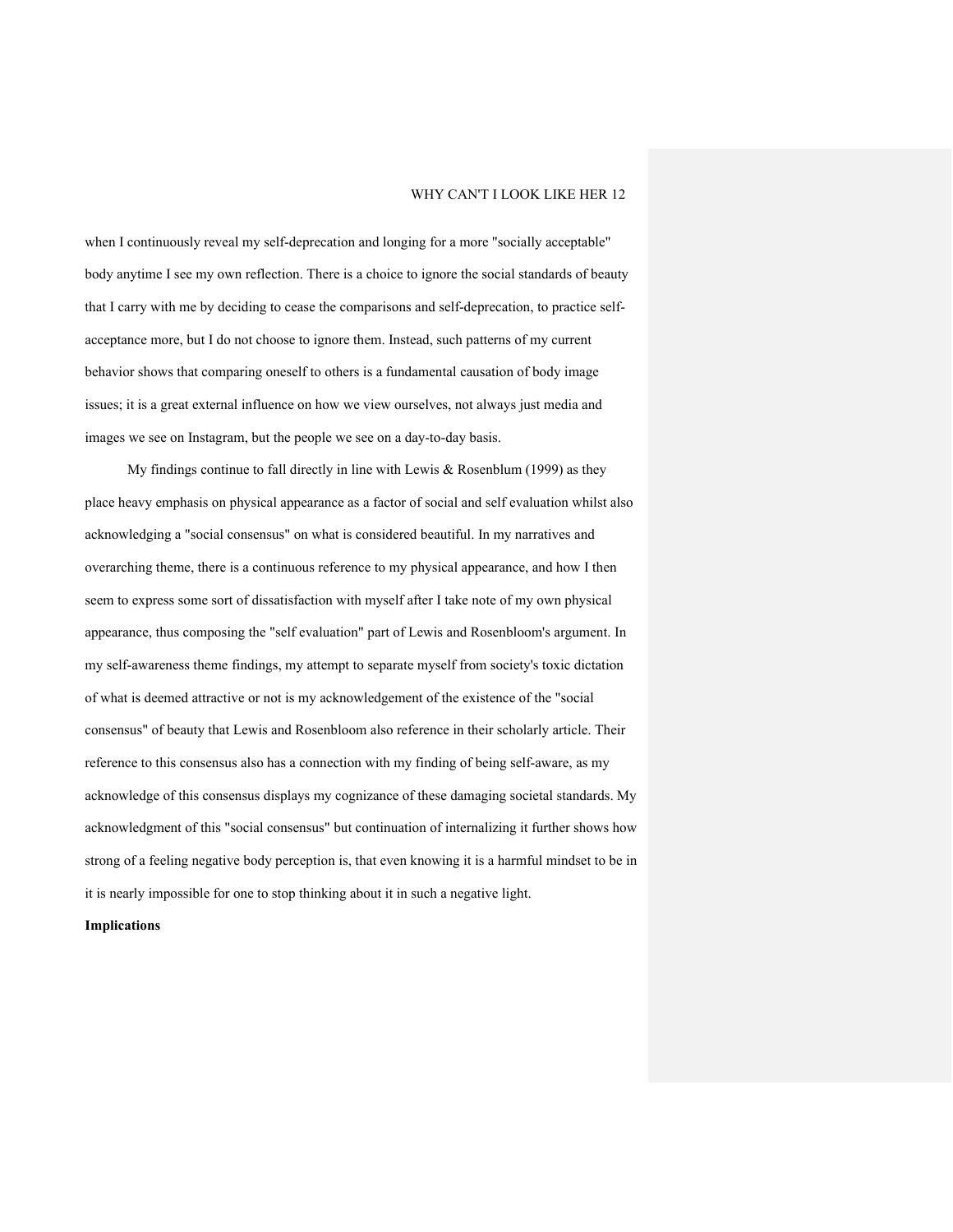The findings and discussion of this autoethnography is mostly applicable to adolescent to young adult females, as the issue of body image seems to largely affect this demographic the most explicitly. By sharing my personal experiences and connecting them to expert articles, I am simply implying that the various causes of body image can extend far beyond just the conventional "media" and "Instagram models" trope. Yes, though they are largely responsible for forming the consensus of what is deemed "beautiful" in our society, and what adolescent females internalize when they gauge the worth of their own bodies, many times the simple day-to-day comparisons between oneself and other girls' body is enough to plague an individual with negative low-esteem thoughts about her own body. Body image issues are many times actually self-inflicted, when we take the time and effort ourselves to put ourselves down because we realize we may not live up to society's shallow expectations expectations. Thus this study creates greater consciousness of not falling into society's trap of high beauty standards, as well as a greater consciousness of when you are the one being affected/hindered by the high beauty standards.

#### **Limitations and Successes**

There were several limitations throughout this study that may have prevented the research to be completed in its most effective and optimal way. To begin, there was simply not enough data, as I only had three personal creative nonfiction narratives to study and summarize the entire topic of body image on, something that millions of adolescents go through. There is a very little chance I was able to encompass the majority consensus of body image struggles for teens and young adults. I am also not trained researcher, and thus throughout the study I approached my research from the perspective of a student--following the professor's instructions step-by-step, asking myself at certain points "Well what should I do to make sure I can get an A?" I have

**Commented [s21]:** And how might we combat this? I think you want to extend this section a bit or include more in your discussion. The reality is that some scholars seem to push their implications in various places.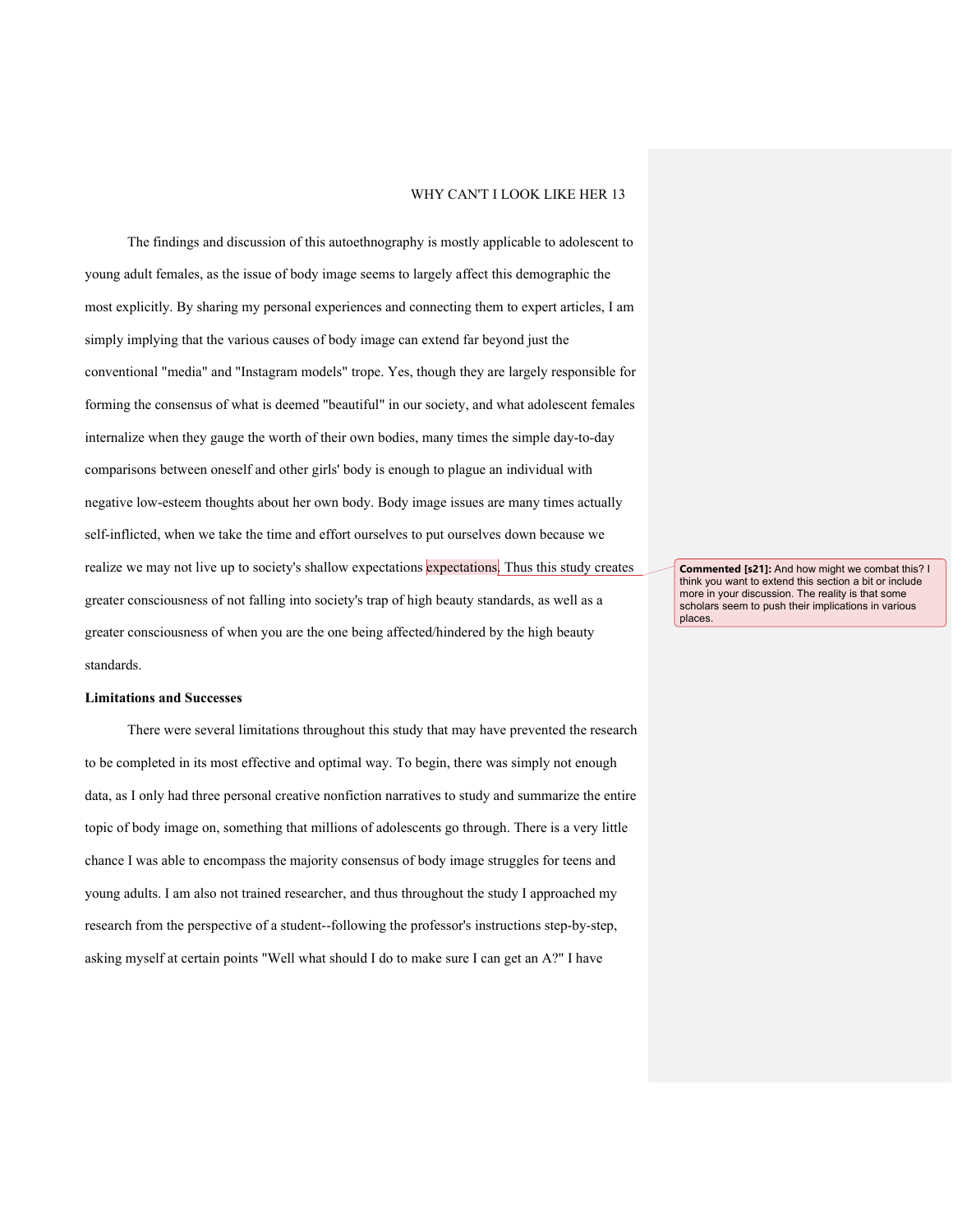stepped into the world of research without actually having literally any training, experience, and overall exposure to this process in a professional sense. This brings me to my next point, that this was my first time carrying out a research question via this approach. I therefore found myself confused and dumbfounded at many points during the writing/researching process; the unfamiliarity of process made it challenging to smoothly write each section of the autoethnography is a detailed and coherent manner. "Am I doing this right?" was a common question I asked myself, especially writing the literature review and all three theme findings. There were two notable successes that I must call attention to. First, I selected a very easilyresearchable topic. The discussion of body image is incredibly common especially in contemporary society with the recent boom in media and online sharing. This thus led to the second success of being able to locate a substantial amount of scholarly literature on it, where one has the chance to explore the depths of the causes of body image struggles and various studies from a wide variety of well-experienced researchers.

#### **Moving Forward**

If one wishes to carry out a similar study on the topic of body image, I advise them to gather more data. Instead of picking a mere three or so personal narratives, perhaps even fill up a whole journal on one singular topic; designate a single document for a potential topic and just write for pages and pages and pages. This may even help in developing more themes, and from personal experience I feel as though the creation of more themes could open up a better discussion as the researcher will have more findings to compare with expert literature to. It is also imperative to first see the overall research and writing process requirements prior to taking the first steps in starting your project. I wish I had done this as it would have been easier to see the objective and overall goal of everything I was doing as I was doing them. Instead of blindly

**Commented [s22]:** Good!

**Commented [s23]:** Very strong sections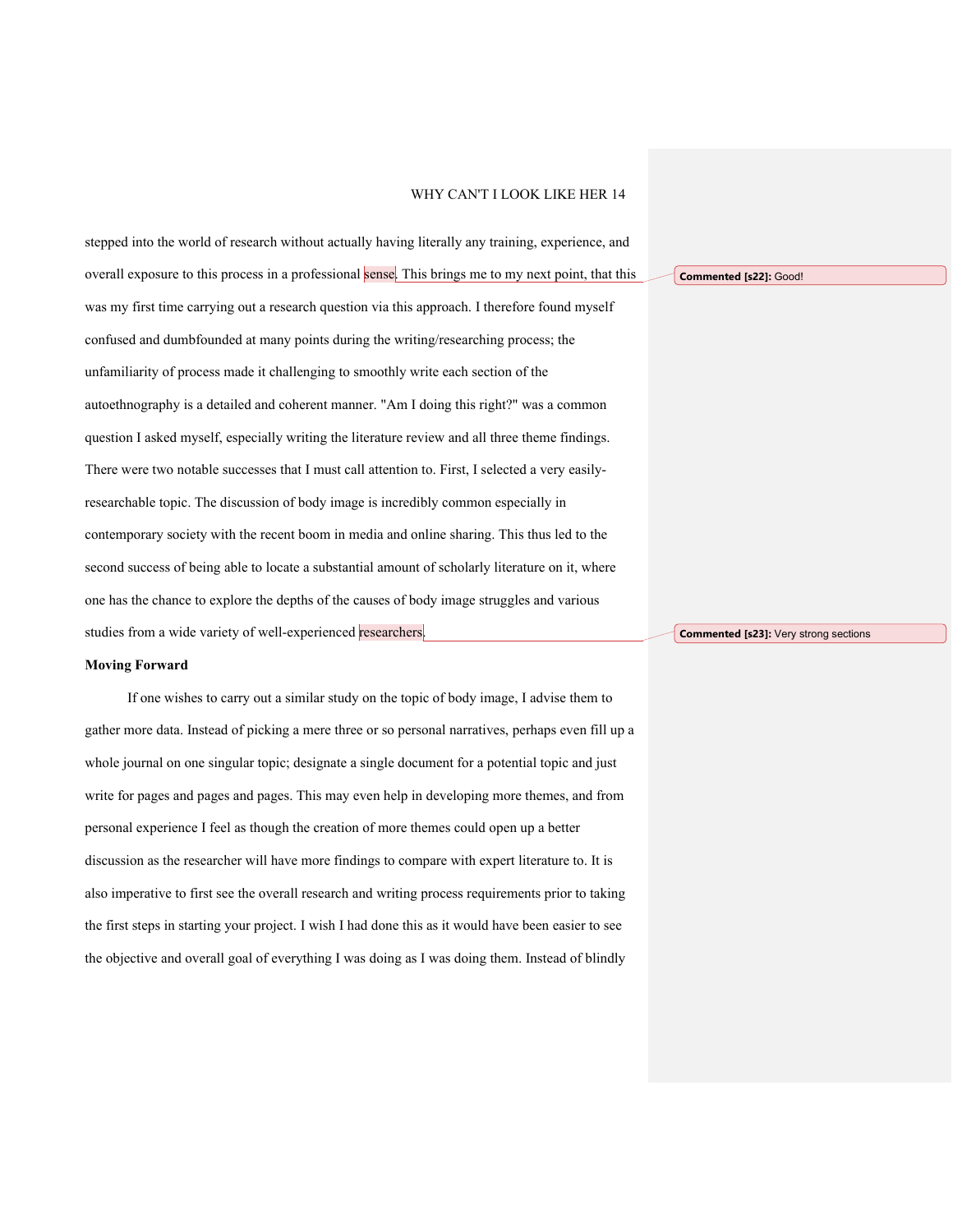writing about my themes diving straight into the research with the question, "Why am I doing this?" in mind, I would have more easily known the purpose and best approach of each step. For example, if I had know ahead of time that my theme findings would be used in the discussion in such a way that it would be *compared* to expert literature, I would have focused more on the *conclusions* of each theme finding and of each article I came across as I wrote and researched them. This therefore would have allowed me to more coherently conclude the similarities and differences between my findings and the experts when it came time to writing about them.

## **Summary/Takeaway**

Throughout this autoethnography, I focused on one central issue of body image, and specifically the causations of body image struggles in adolescent females. I did so by combining my personal narratives and the findings I extracted from them in the form of three separate themes with scholarly literature by experts. After thorough research of studies and expert opinions and comparison of my findings with the literature, I found that many experts overemphasize the role that media plays in damaging young females' body perceptions. They place heavy blame on external factors as a cause of low self-esteem, whereas my findings indicate that body image issues may arise from anyone and anything at any place and any time, not just conventional magazines and media outlets. A lot of the struggle stems from a mental battle within oneself, where self-acceptance is hard to achieve because an individual is constantly thinking about what she looks like. This conclusion is important because it indicates the importance of finding routes to achieve true internal self-confidence, a confidence that does not rely on the influence of media or the validation and opinions of others. Only if this is achieved do we greatly reduce our risk of falling under the trap of society's harmful beauty standards. These beauty standards will always exist, no matter what people do, constantly perpetrated by

**Commented [s24]:** You might give this a more formal title. 8.5/10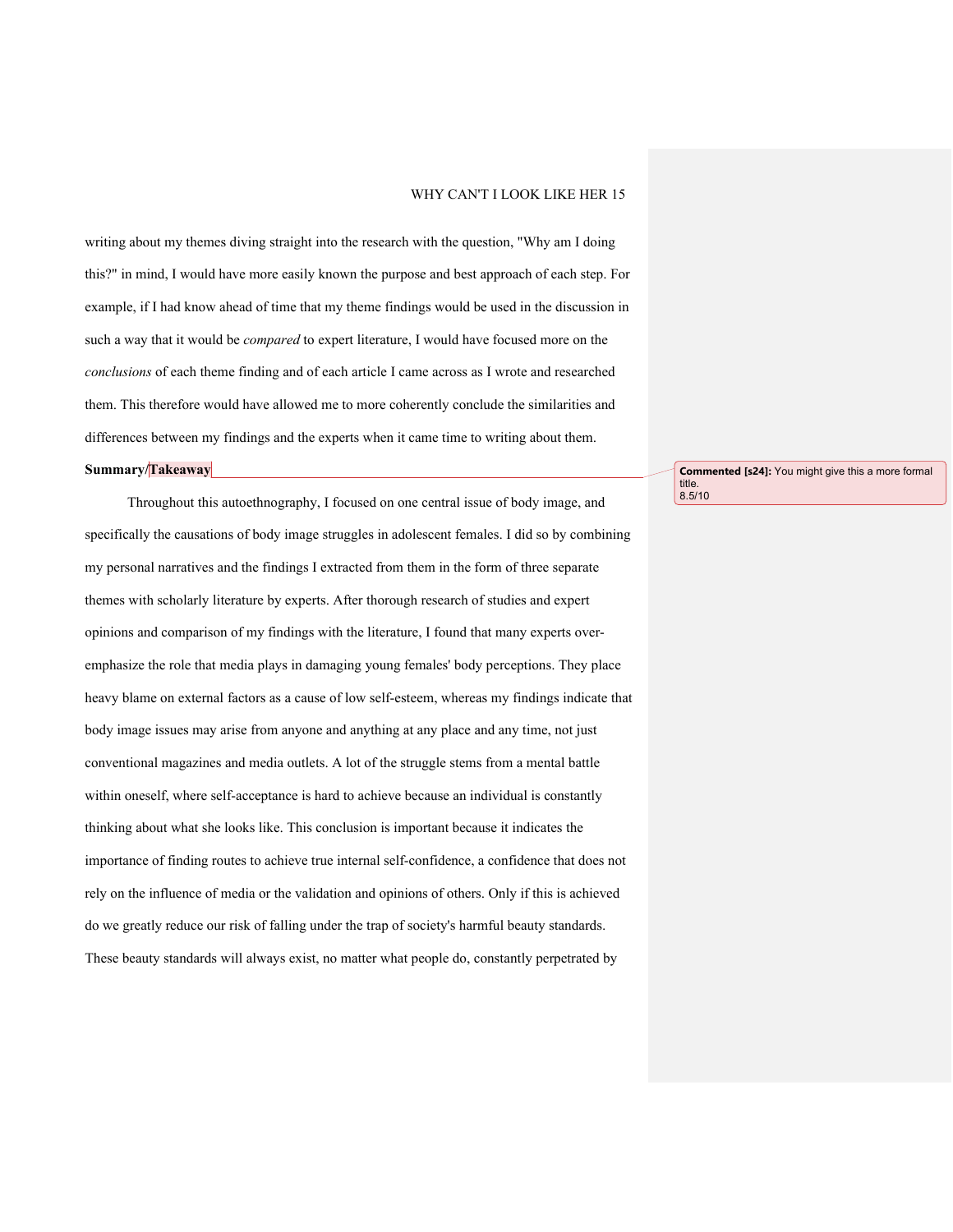the fashion industry, sports ads, corporations that exploit the insecurity of teenage girls, to the never-ending trend of blasting your bikini body via Instagram and other social media sites. But it is up to the individual of whether or not to internalize these expectations. As I have stated and as is evident through my findings, much of the dissatisfaction one feels with their body is selfinflicted, and thus it is important to have the willpower to not inflict it upon yourself by being self-aware of your own harmful behaviors as well as the problematic viewpoints society has constructed.

| References                                                                                       | <b>Commented [s25]:</b> Should start on separate page and<br>the heading in bold                              |
|--------------------------------------------------------------------------------------------------|---------------------------------------------------------------------------------------------------------------|
| Carrotte, Elise, and Joel R Anderson. "A Systematic Review of the Relationship between           | <b>Commented [s26]:</b> Not enough references and these<br>are in MLA rather than APA format 7.5/10 x.75= 5.6 |
| Trait Self-Objectification and Personality Traits." Personality and Individual                   |                                                                                                               |
| Differences, vol. 132, 1 Oct. 2018, pp. 20–31., doi:10.1016/j.paid.2018.05.015.                  | <b>Commented [s27]:</b> After the first line, the others in a<br>citation should be indented like I did here. |
| Rosenblum, Gianine D., and Michael Lewis. "The Relations among Body Image,                       |                                                                                                               |
| Physical Attractiveness, and Body Mass in Adolescence." Child Development, vol. 70,              |                                                                                                               |
| no. 1, 1999, pp. 50–64., doi:10.1111/1467-8624.00005. JSTOR.                                     |                                                                                                               |
| Shroff, Hemal, and J. Kevin Thompson. "The Tripartite Influence Model of Body Image              |                                                                                                               |
| and Eating Disturbance: A Replication with Adolescent Girls." <i>Body Image</i> , vol. 3, no. 1, |                                                                                                               |
| 2006, pp. 17-23., doi:10.1016/j.bodyim.2005.10.004. Google Scholar.                              |                                                                                                               |
| Yamamiya, Yuko, et al. "Women's Exposure to Thin-and-Beautiful Media Images: Body                |                                                                                                               |
| Image Effects of Media-Ideal Internalization and Impact-Reduction Interventions." Body           | <b>Commented [s28]:</b> Scant on sources                                                                      |